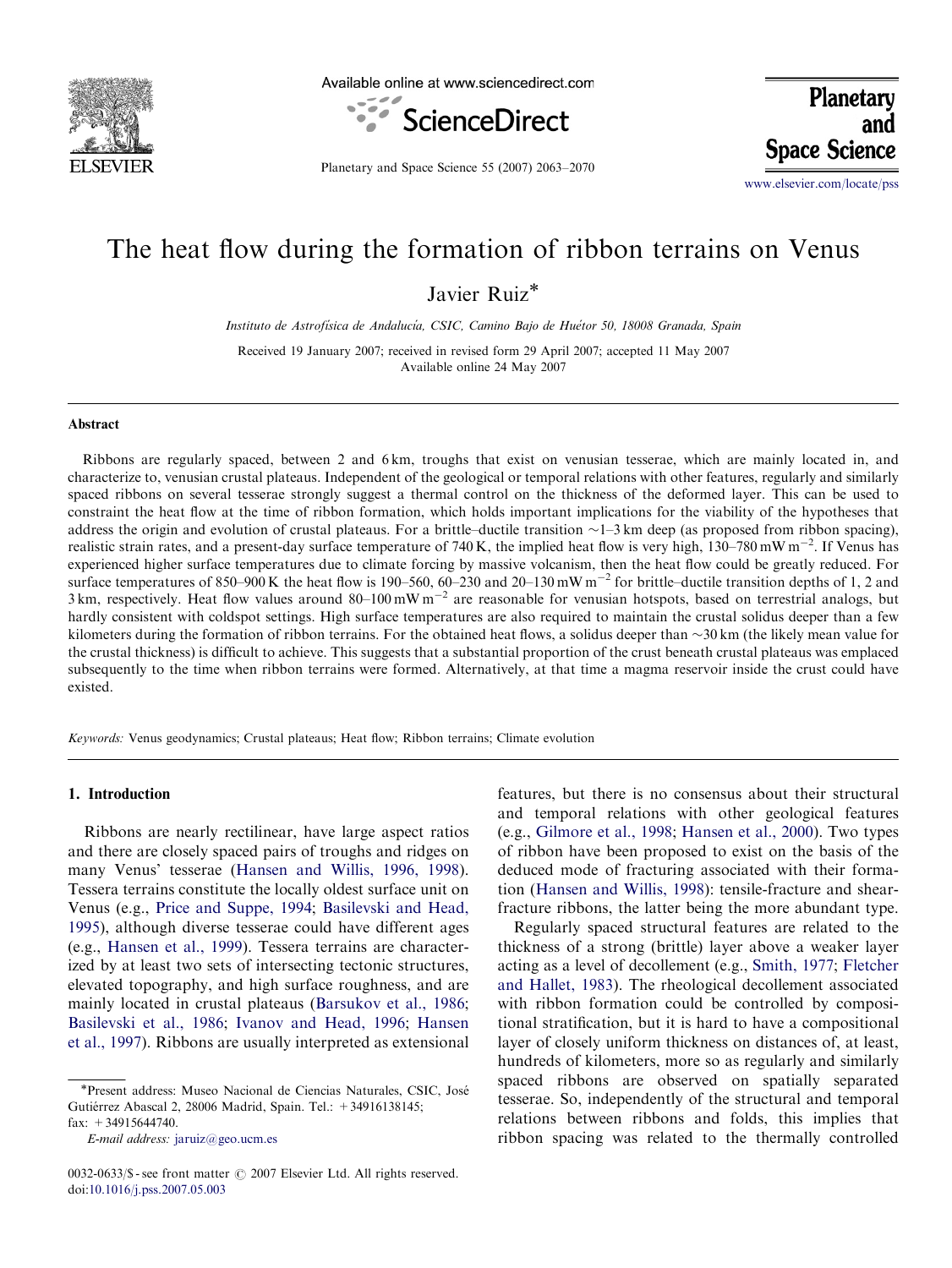brittle–ductile transition depth [\(Hansen and Willis, 1998](#page-7-0); [Ghent and Hansen, 1999;](#page-6-0) [Ghent and Tibuleac, 2002\)](#page-6-0), which is the depth under which the temperature is sufficiently high to permit ductile creep to dominate over brittle failure. Thus, ribbon spacing can be used to constrain the thermal state, and hence heat flow, of the upper crust at the time when these features were formed.

In this work, I use the spacing of shear-fracture ribbons and a dry diabase rheology to calculate surface heat flows representative of the time (and place) of ribbon terrains formation. Tensile-fracture ribbons are not taken into account for the calculations because they are relatively rare and there is no consensus about the interpretation of these features (this question is beyond the scope of the present paper). Calculations are first presented for the present-day Venus surface temperature of 740 K, followed by the effect of increasing the surface temperature. The obtained results are compared with other heat flow estimations for Venus. In addition, the depth to the solidus of the crust, which limits the crustal thickness, is calculated for the conditions of ribbon terrain formation. These calculations and comparisons provide insight about the thermal and climatic evolution of Venus, and constrain geodynamic models of tessera and crustal plateau formation.

# 2. Ribbon terrains and crustal plateaus

The term ribbon is used to describe a ''class'' of closely spaced, parallel, and alternating radar-dark and radarbright lineaments (for a detailed description see [Hansen](#page-7-0) [and Willis, 1996, 1998\)](#page-7-0). Ribbons are interpreted as pairs of troughs and highs, bounded by steep walls, originated by extension of the crust, which show a similar pattern and orientation over distances of up to several hundreds of kilometers. Ribbons are perpendicular to diverse scale folds, and parallel to larger, complex grabens (e.g., [Hansen](#page-7-0) [et al., 1999\)](#page-7-0). This pattern defines the tectonic fabric of tessera terrains ([Barsukov et al., 1986](#page-6-0); [Basilevski et al.,](#page-6-0) [1986\)](#page-6-0). The majority of tesserae are found on crustal plateaus, but there are tessera inliers outcropping in the venusian lowlands, and interpreted as remnants of collapsed crustal plateaus (e.g., [Bindschadler et al., 1992](#page-6-0); [Ivanov and Head, 1996](#page-7-0); [Hansen and Willis, 1998\)](#page-7-0).

Venusian crustal plateaus are large  $(\sim] 1500 - 2500 \text{ km}$  in diameter), roughly circular or elongate, high standing and steep slope bounded features. The altitude of their surface is  $\sim$ 0.5–4 km higher than the adjacent terrains (e.g., [Hansen, 2006](#page-7-0)). Also, crustal plateaus are characterized by tessera terrains, which are defined by the presence of at least two different sets of intersecting tectonics lineaments (e.g., [Bindschadler et al., 1992](#page-6-0); [Ivanov and Head, 1996](#page-7-0); [Hansen et al., 1997\)](#page-7-0).

The absolute thickness of the venusian crust is poorly constrained due to the limited resolution of the available topography and gravity data, but a mean crustal thickness value of  $\sim$ 30 km is usually cited ([Grimm and Hess, 1997\)](#page-7-0). Topography of crustal plateaus is isostatically, or nearisostatically, compensated, which, along the high standing topography, suggests a thickened crust beneath them [\(Smrekar and Phillips, 1991;](#page-7-0) [Simons et al., 1997;](#page-7-0) [Anderson](#page-6-0) [and Smrekar, 2006\)](#page-6-0). A recent admittance study ([Anderson](#page-6-0) [and Smrekar, 2006\)](#page-6-0) finds best fits for top loading and thin effective elastic thicknesses in crustal plateaus, which support a crust thicker than the planetary average. The admittance modeling by [Anderson and Smrekar \(2006\)](#page-6-0) suggest a crust  $\sim$ 10–40 km thick, beneath crustal plateaus. The observed topography of crustal plateaus was likely originated through a complex evolution (e.g., [Nunes et al.,](#page-7-0) [2004\)](#page-7-0). For this reason, deductions about crustal thickness or the compensation mode based on the present-day topography or admittance are not necessarily valid for the time of ribbon terrains formation.

There are several hypotheses that address the origin and evolution of venusian crustal plateaus. Crustal plateaus could have originated related to zones of lithospheric downwelling and compression (e.g., [Bindschadler and](#page-6-0) [Parmentier, 1990](#page-6-0); [Bindschadler et al., 1992](#page-6-0)); in this scenario, ribbons are the result of late extension due to gravitational collapse of the thickened crust ([Gilmore et al.,](#page-7-0) [1998\)](#page-7-0), with folds being the oldest deformation structures on tesserae. Alternatively, crustal plateaus could have formed related to the upwelling of mantle plumes beneath a thin lithosphere (e.g., [Hansen and Willis, 1998](#page-7-0); [Phillips and](#page-7-0) [Hansen, 1998;](#page-7-0) [Hansen et al., 1999\)](#page-7-0), with ribbons predating long-wavelength  $(\sim 15-30 \text{ km})$  folds, but may be contemporaneous to short-wavelength  $(\sim]$  l-2 km) folds. In this model, the different spacing of ribbons and folds would be due to the deepening of the brittle–ductile transition with time because the cooling of the crust above the emplaced upwelling; shallow deformation would be favored by a surface temperature higher than that currently observed. These two hypotheses have very different implications for the thermal state of the lithosphere when crustal plateaus (and specifically ribbons) formed. Because downwelling and upwelling represent coldspot and hotspots, respectively, a part of the downwelling vs. upwelling debate on crustal plateaus formation has focused on that specific issue (e.g., [Gilmore et al., 1998;](#page-7-0) [Hansen et al., 2000\)](#page-7-0).

Recently, [Hansen \(2006\)](#page-7-0) argued that both hypotheses have difficulties in addressing the complete suite of contractional and extensional features on crustal plateaus; she presented evidence that the shortest wavelength folds predate or formed synchronously with ribbons in eastern Ovda Regio. As an alternative hypothesis, [Hansen \(2006\)](#page-7-0) proposed that crustal plateaus formed (as surface ''scum'') on huge lava ponds, which may have been originated from large impacts causing massive melting in the mantle. This scenario can be considered as a hotspot hypothesis.

The only previous work estimating heat flows from ribbons was performed by [Gilmore et al. \(1998\)](#page-7-0). These workers used geometrical criteria to estimate the decollement depth of ribbons considered as grabens. For a brittle–ductile transition depth of 1–2 km, these authors found heat flows of  $300-800 \text{ mW m}^{-2}$  for dry diabase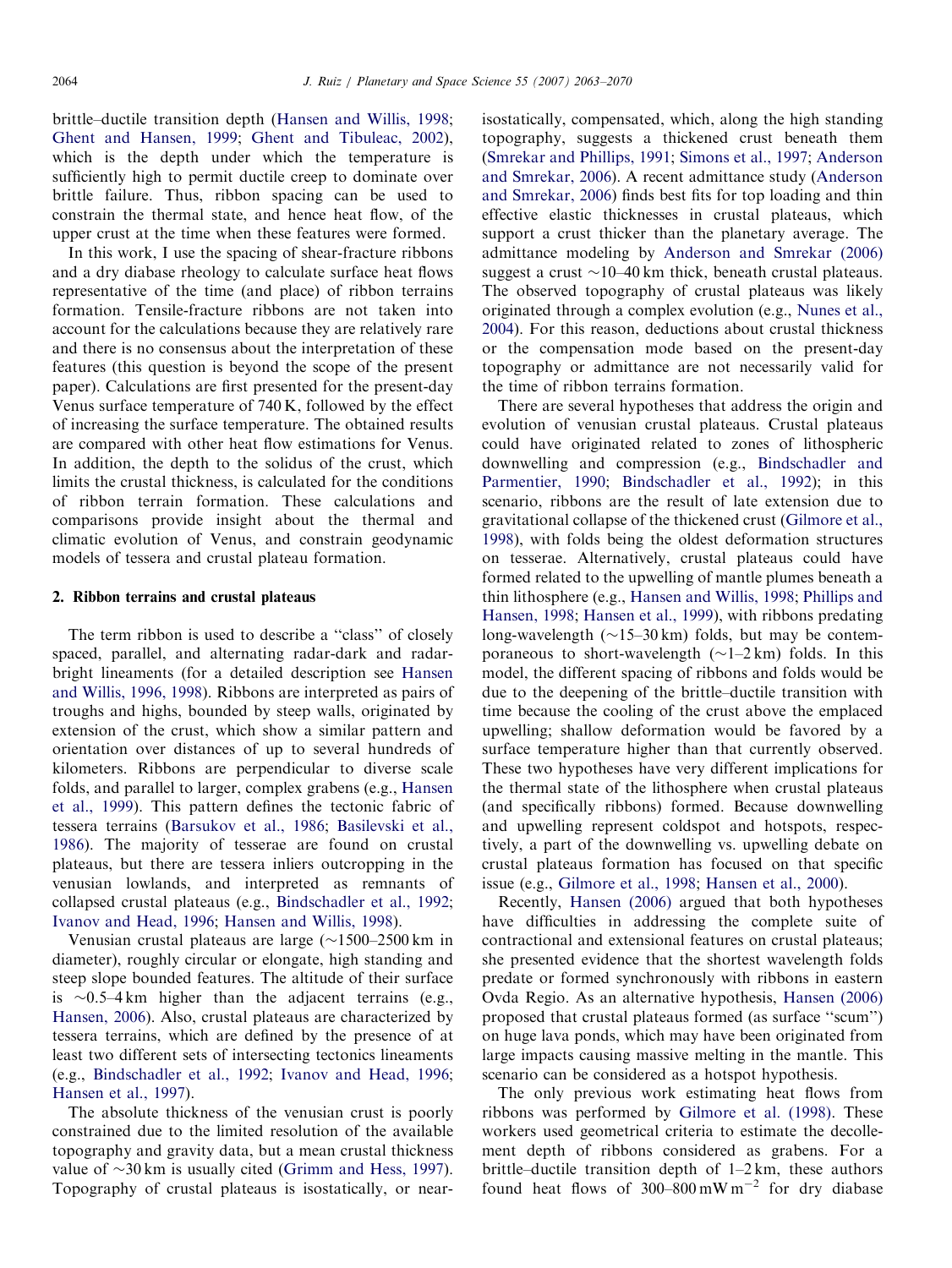rheologies. These values are similar to those observed near some terrestrial mid-ocean ridges (e.g., [Pollack et al., 1993\)](#page-7-0), and clearly higher than other estimations for Venus (see Section 4). Alternatively, [Gilmore et al. \(1998\)](#page-7-0) obtained heat flows lesser than  $\sim$ 100 mW m<sup>-2</sup> by using a standard wet diabase rheology. In addition, these authors found heat flows of  $600-800 \text{ mW m}^{-2}$  for the formation of tensile fractures  $\leq 1$  km deep. [Gilmore et al. \(1998\)](#page-7-0) discounted both tensile-fracture interpretation of ribbon structures and the upwelling plume hypothesis, and they noted that heat flow values obtained for wet diabase are similar to average present-day terrestrial or (proposed) venusian values, and therefore acceptable for ribbon terrain formation. But the use of a dry rheology is usually assumed for Venus, whereas a wet rheology seems unrealistic, because high temperatures and extensive volcanism suggest extremely dry conditions for the venusian lithosphere (e.g., [Kaula, 1990](#page-7-0); [Brown and Grimm, 1997](#page-6-0); [Phillips et al.,](#page-7-0) [1997](#page-7-0)).

#### 3. Heat flows from the brittle layer thickness

Several works have reported ribbon spacing of a few kilometers [\(Bindschadler et al., 1992;](#page-6-0) [Hansen and Willis,](#page-7-0) [1996, 1998;](#page-7-0) [Ghent and Hansen, 1999;](#page-6-0) [Ghent and Tibuleac,](#page-6-0) [2002](#page-6-0)). The most globally extensive and systematic study was performed by [Ghent and Tibuleac \(2002\)](#page-6-0), who found that ribbon spacing typically ranges between 2 and 6 km. The spacing of regularly spaced structural features can be related to the thickness of the strong upper layer. For extension, theoretical analyses, analog model experiments, and observation of terrestrial settings usually obtain periodical brittle deformation, with alternating horst and grabens, characterized by a spacing/brittle layer thickness ratio of  $\sim$ 2–4 (e.g., [Smith, 1977;](#page-7-0) [Fletcher and Hallet, 1983;](#page-6-0) [Zuber et al., 1986](#page-7-0); [Martinod and Davy, 1992](#page-7-0); [Corti, 2005\)](#page-6-0). Thus, [Ghent and Tibuleac \(2002\)](#page-6-0) obtained a thickness of  $\sim$ 1–3 km for the brittle layer at the time when (and the places where) the ribbon terrain formed. It is worth mentioning that the so obtained brittle layer thicknesses are upper limits, because extension can substantially increase the observed spacing. An increase in spacing leads to propose a thicker brittle layer, which in turn would imply an underestimation of the calculated heat flows. The thickness of the brittle layer is constrained by the brittle–ductile transition, which indicates the depth at which the brittle and ductile strengths are equal. The temperature at the brittle–ductile transition depth can be obtained from the temperature dependence of ductile strength. In turn, the knowledge of the temperature at the brittle–ductile transition depth allows the calculation of the surface heat flow by matching a temperature profile (e.g., [Ruiz and Tejero, 2000;](#page-7-0) [Ruiz et al., 2006b\)](#page-7-0).

The brittle strength is a function of lithostatic pressure. For zero pore pressure, this can be written in a general form as  $(\sigma_1-\sigma_3)_b = \alpha P$ , where  $\alpha$  is a coefficient depending on the stress regime and  $P$  is the pressure; for pure tension, appropriate for shear-fracture ribbons,  $\alpha = 0.8$  (e.g., [Brace](#page-6-0) [and Kohlstedt, 1980](#page-6-0); [Watts, 2001\)](#page-7-0). In the case of Venus, and for shallow depths, the atmospheric pressure must be taken into account, and therefore

$$
(\sigma_1 - \sigma_3)_b = \alpha(\rho gz + P_s),\tag{1}
$$

where  $\rho$  is the crust density (taken as 2900 kg m<sup>-3</sup>), g is the acceleration due to gravity  $(8.9 \text{ m s}^{-2}$  for Venus), z is the depth, and  $P_s$  is the atmospheric pressure at the venusian surface (9.2 MPa). The ductile strength is given by

$$
(\sigma_1 - \sigma_3)_d = \left(\frac{\dot{e}}{A}\right)^{1/n} \exp\left(\frac{Q}{nRT}\right),\tag{2}
$$

where  $\dot{e}$  is the strain rate, A, p, and n are laboratorydetermined constants,  $Q$  is the activation energy of creep,  $R$  $( = 8.3145 \text{ J mol}^{-1} \text{ K}^{-1})$  is the gas constant, and T is the absolute temperature. Given the extremely dry conditions of Venus, a dry diabase rheology seems most appropriate. For creep parameters for dry diabase I use  $A = 30 \text{ MPa}^{-n} \text{s}^{-1}$ ,  $n = 4.7$ , and  $Q = 485 \text{ kJ} \text{ mol}^{-1}$ ; these parameter values give the mean strength between those obtained for dry Columbia and Maryland diabases according to the experimental flow laws in [Mackwell et al. \(1998\),](#page-7-0) which differ in the value of A. The use of dry Columbia  $(A = 190 \text{ MPa}^{-n} \text{ s}^{-1})$  or Maryland  $(A = 8 \text{ MPa}^{-n} \text{ s}^{-1})$  diabases only decreases or increases, respectively, the obtained heat flow by about 10%, which is not important for the conclusions in this study. The actual strain rates related to ribbon formation are unknown, but a wide range of values, between  $10^{-17}$  and  $10^{-14}$  s<sup>-1</sup>, is used. This range is based on several considerations: [Grimm \(1994\)](#page-7-0) estimated mean strain rates of  $10^{-19}$ – $10^{-18}$  s<sup>-1</sup> for the time postdating the resurfacing of Venus, which implies that the stages of active deformation must have been characterized by faster strain rates; strain rates are typically  $10^{-17} - 10^{-15}$  s<sup>-1</sup> for extensional deformation on the Earth [\(Newman and White,](#page-7-0) [1997](#page-7-0)); an analysis of the growth of long-wavelength  $(\sim] 15-20 \text{ km})$  folds in tesserae obtained a preferred strain rate range of  $\geq 10^{-16}$ – $10^{-15}$  s<sup>-1</sup> for fold wavelengths of  $\leq$ 20 km ([Brown and Grimm, 1997](#page-6-0)), although these folds probably originated at different times and conditions than the ribbon structures addressed herein.

The temperature at the brittle–ductile transition is obtained from equating Eqs. (1) and (2) for  $z = z<sub>BDT</sub>$ . The heat flow, assuming a linear thermal gradient, is given by

$$
F = \frac{k(T_{\text{BDT}} - T_s)}{z_{\text{BDT}}},\tag{3}
$$

where k is the thermal conductivity,  $T_{\text{BDT}}$  is the temperature at the brittle–ductile transition, and  $T<sub>s</sub>$  is the surface temperature. The thermal conductivity is taken as  $2 \text{ W m}^{-1} \text{ K}^{-1}$ , a typical value for basaltic rocks ([Beard](#page-6-0)[smore and Cull, 2001](#page-6-0)). Additionally, at temperatures of several hundreds of degrees centigrade, which are similar to those in the venusian surface, a wide variety of crustal rocks have thermal conductivities very close to this value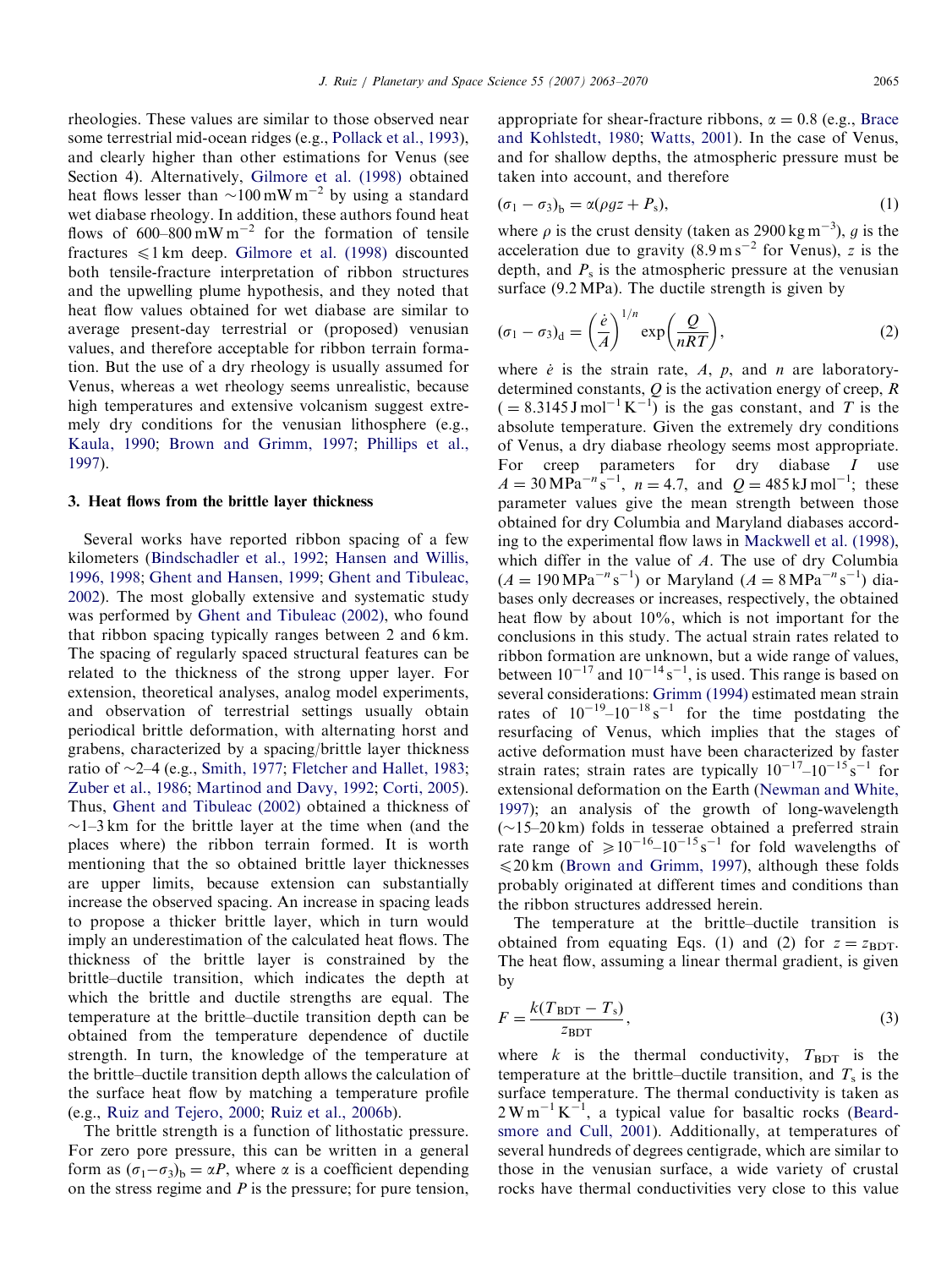<span id="page-3-0"></span>(e.g., [Bonner et al., 2003](#page-6-0)). So, a thermal conductivity significantly different from the value used here is unlikely. If crustal heat sources (which can include heat lost from a cooling crust) are taken into account in the calculations, the obtained surface heat flow values would be higher [\(Ruiz et al., 2006a, b\)](#page-7-0); however this effect is limited to the case of ribbon terrains formation, because of the shallow brittle–ductile transition implied. The use of linear thermal gradients is useful at this point, although I will return to this question later.

#### 4. Results for the present-day surface temperature

Fig. 1 shows the heat flow as a function of the brittle–ductile transition depth and strain rate, calculated for the present-day surface temperature, 740 K. The decrease in the surface temperature and pressure with altitude would reduce the obtained heat flows, but even for the highest plateau altitude this effect is lesser than 10%, and is therefore ignored here.

The total range of heat flow consistent with  $z_{\text{BDT}} = 1-3 \text{ km}$  is very broad,  $\sim 130-780 \text{ mW m}^{-2}$ , mainly due to uncertainties in both the spacing/brittle layer thickness ratio and strain rate. The lower bound is lower than the value obtained for dry diabase rheologies by [Gilmore et al. \(1998; see their Fig. 18\)](#page-7-0), because these authors limited their calculations to  $z_{\text{BDT}} \leq 2 \text{ km}$  and to a relatively fast strain rate of  $10^{-15}$  s<sup>-1</sup>. For example, for  $z_{\text{BDT}} = 2 \text{ km}$  and  $\dot{e} = 10^{-17} - 10^{-14} \text{ s}^{-1}$ , the heat flow is  $220-340 \text{ mW m}^{-2}$ . In any case, the heat flow values obtained for the ribbon terrain are clearly higher than whichever other estimation of surface heat flow is proposed for Venus. For example, thermal gradients  $(dT/dz)$ deduced from geological and geophysical indicators (see [Phillips et al., 1997\)](#page-7-0) or modeling of folds growth [\(Brown](#page-6-0) [and Grimm, 1997\)](#page-6-0) are lower than  $30 \text{ K km}^{-1}$  (linear lithospheric thermal gradients and heat flow can easily be



Fig. 1. Heat flow values as a function of the depth to the brittle–ductile transition, at the time when ribbon terrains were formed, calculated for a (present-day) surface temperature of 740 K. In all the figures, the curves are drawn for  $10^{-17}$ ,  $10^{-16}$ ,  $10^{-15}$  and  $10^{-14}$  s<sup>-1</sup>.

converted: heat flows (thermal gradients) are obtained from thermal gradients (heat flows) by multiplying (divide) by the thermal conductivity. For  $dT/dz = 30$  K km<sup>-1</sup> and  $k = 2 \text{ W m}^{-1} \text{ K}^{-1}$ , the heat flow is 60 mW m<sup>-2</sup>.) For comparison, convective models for Venus give heat flows in the range between  $\sim 10$  and  $\sim 60 \text{ mW m}^{-2}$  (e.g., [Solomatov and Moresi, 1996;](#page-7-0) [Schubert et al., 1997\)](#page-7-0). So, with the independence of structural, genetic, and temporal relations of ribbons with other features, the thermal conditions that accompanied the formation of ribbon terrains were different from those conditions that prevailed when other features were formed, with the exception, maybe, of short-wavelength folds on tesserae (e.g., [Hansen,](#page-7-0) [2006\)](#page-7-0).

Because of the similarity of mass, radius and density with the Earth, it has been common to extrapolate the terrestrial heat flow to Venus, obtaining values between  $\sim 63$  and  $78 \text{ mW m}^{-2}$  ([Solomon and Head, 1982;](#page-7-0) [Turcotte, 1995](#page-7-0); [Brown and Grimm, 1999](#page-6-0)), depending on the value taken for the Earth. If the mean terrestrial heat flow deduced from the last global compilation,  $87 \text{ mW m}^{-2}$  ([Pollack](#page-7-0) [et al., 1993\)](#page-7-0), is used, then  $78 \text{ mW m}^{-2}$  is obtained for Venus. It must however be noted that a substantial fraction of the terrestrial heat flow is due to plate tectonics, and therefore this value can be taken as an upper limit. If the total present-day radiogenic power of the Earth, estimated as  $\sim$ 1.9  $\times$  10<sup>13</sup> W [\(McDonough and Sun, 1995\)](#page-7-0), equivalent to  $37 \text{ mW m}^{-2}$ , is scaled to Venus, an average surface heat flow of  $34 \text{ mW m}^{-2}$  is obtained. According to [McKinnon](#page-7-0) [et al. \(1997\),](#page-7-0) the average model age of the entire surface is  $\sim$ 750 Ma; based on this result, [Phillips and Hansen \(1998\)](#page-7-0) estimate an average model age of  $\sim$ 900 Ma for tesserae. Taking bulk radiogenic isotopes abundances and decay constants as in [Turcotte and Schubert \(2002\),](#page-7-0) the total radiogenic power was 1.16 and 1.20 times the present-day value, which implies equivalent heat flows of 39 and  $41 \text{ mW m}^{-2}$ , 750 and 900 Ma ago, respectively. Thus, if terrestrial values are somewhat applicable to Venus, the mean venusian heat flow at the time of ribbon terrains formation was probably between 40 and  $80 \text{ mW m}^{-2}$ . However, the thermal evolution of Venus is a complicated matter (e.g., [Schubert et al., 1997](#page-7-0)), and these values must be taken cautiously.

[Phillips et al. \(1997\)](#page-7-0) proposed that a heat flow higher than average should be expected for a venusian hotspot, as it is the case for the Earth. For example, geologically active zones on continental areas can reach  $\sim$ 100 mW m<sup>-2</sup> (e.g., [Cermak, 1993](#page-6-0)). If ribbon terrains effectively formed above hot thermal anomalies, similar values of surface heat flow should not be surprising. Only for a brittle–ductile transition depth close to 3 km (the upper limit of the range suggested from ribbon spacing; [Ghent and Tibuleac,](#page-6-0) [2002](#page-6-0)), surface heat flows, as shown in Fig. 1, approach  $\sim$ 100 mW m<sup>-2</sup>. In any case, the results presented in Fig. 1 are inconsistent with a coldspot-related origin for ribbon terrains, given that a coldspot setting implies surface heat flows lower than average.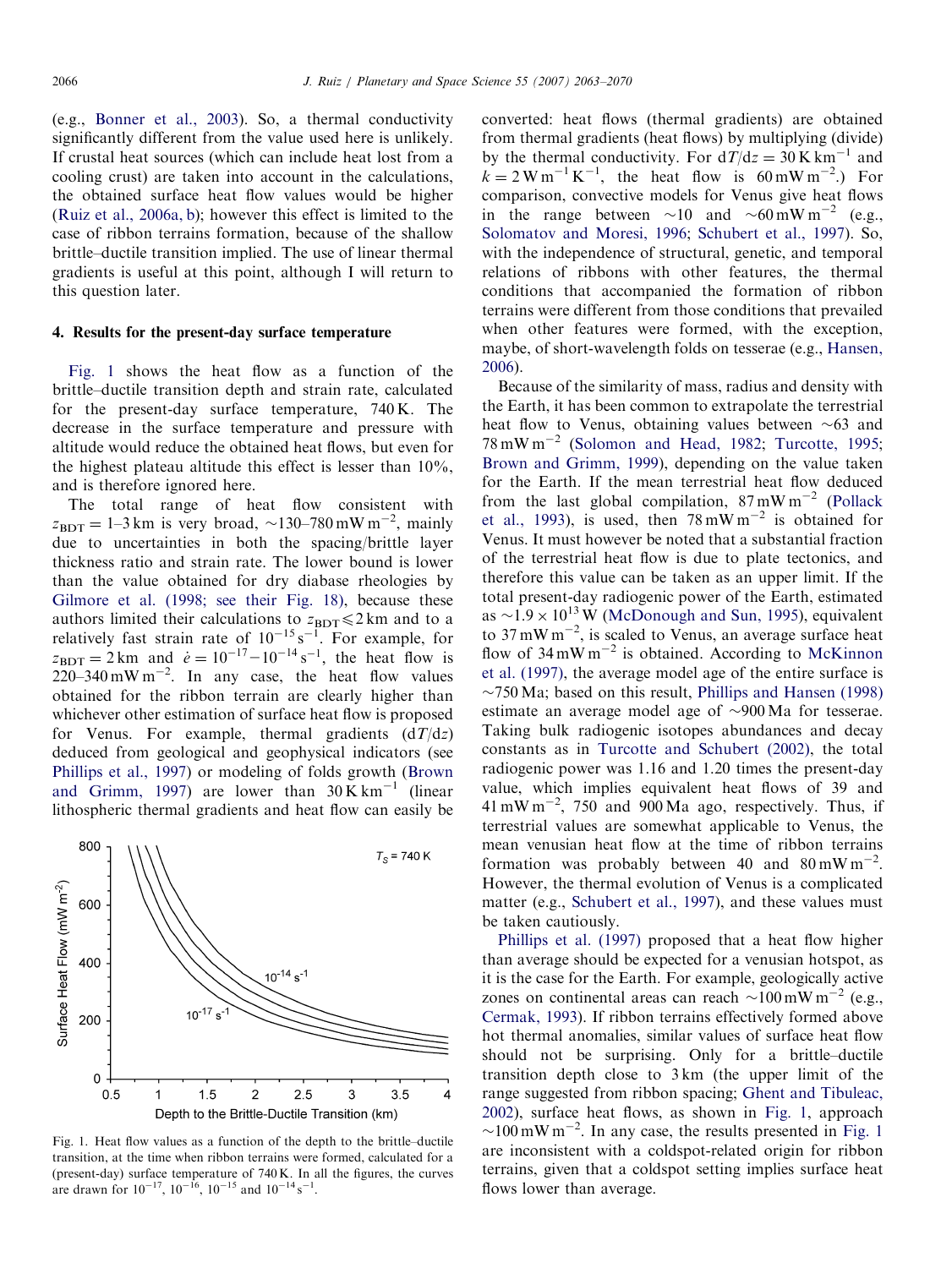[Hansen \(2006\)](#page-7-0) presented evidence that the shortest wavelength  $(\sim 0.5 - 0.9 \text{ km})$  folds in tessera terrain, which are more closely spaced than ribbons, predated or accompanied ribbon formation at eastern Ovda Regio. Also, spacing/brittle layer thickness ratios are greater for contractional features, suggesting a thinner brittle layer. However, this does not necessarily imply a higher heat flow, because brittle strength is greater for compression (e.g., [Brace and Kohlstedt, 1980](#page-6-0); [Watts, 2001\)](#page-7-0), whereas ductile strength is not dependent on stress regime: temperatures in the brittle–ductile transition depth are lower for compression than for tension. Moreover, progressive shortening decreases the spacing (see [Hansen,](#page-7-0) [2006](#page-7-0)), so spacing/brittle layer thickness for contractional and extensional features cannot be robustly compared.

## 5. Results for increased surface temperatures

It has been suggested that global volcanic events could affect the climatic history of Venus, maybe leading to episodic surface temperatures as high as 850–900 K ([Bullock and Grinspoon, 1996, 2001](#page-6-0)), or even as 1000 K ([Phillips et al., 2001\)](#page-7-0). [Phillips and Hansen \(1998\)](#page-7-0) and [Hansen et al. \(2000\)](#page-7-0) have argued that surface temperatures of 900–1000 K, during the time of ribbon terrain formation would relax the thermal requirements for ribbon formation related to a brittle–ductile transition a few kilometers deep.

Heat flows values calculated using Eq. (3) linearly decrease with increase in surface temperature. Fig. 2 shows the heat flow as a function of the surface temperature (taken to be between 700 and 1000 K) for  $z_{\text{BDT}}$  values of 1, 2 and 3 km. For  $T_s = 850 - 900$  K, the heat flow is 190–560, 60–230, and 20–130 mW m<sup>-2</sup> for  $z_{\text{BDT}}$  values of 1, 2 and 3 km, respectively; these values are much lower than the values obtained for the present-day surface temperature. So, if the venusian surface environment was, at the time of ribbon terrain formation,  $\sim$ 100–150 degrees hotter than today, the obtained heat flows could be roughly consistent with venusian hotspots (although it does not favor any specific hotspot model), but hardly consistent with coldspot settings. As an example, [Fig. 3](#page-5-0) shows the surface temperature obtained for a heat flow of  $100 \text{ mW m}^{-2}$ (a reasonable value for venusian hotspots; see Section 4), as a function of the brittle–ductile transition depth. A surface temperature of 850–900 K is obtained for  $z_{\text{BDT}} = 1.5-3.7 \text{ km}$ ; this brittle–ductile transition depth range is similar to that proposed from ribbon spacing ([Ghent and Tibuleac, 2002](#page-6-0)).

On the other hand, finite element modeling by [Ghent et](#page-6-0) [al. \(2005\)](#page-6-0) suggests that the formation of short-wavelength folds on tesserae cannot be explained only by thermal control of the lithosphere properties, including surface temperature, but the implications of that work for extensional ribbons are not clear.



Fig. 2. Surface heat flow as a function of the surface temperature, calculated for brittle–-ductile transition depths of (a) 1 km, (b) 2 km, and (c) 3 km.

#### 6. Depth to the solidus

High heat flows and high surface temperatures favor melting inside the lower crust (e.g., Montési and Zuber, [2002](#page-7-0)), which should limit the thickness of the crust or the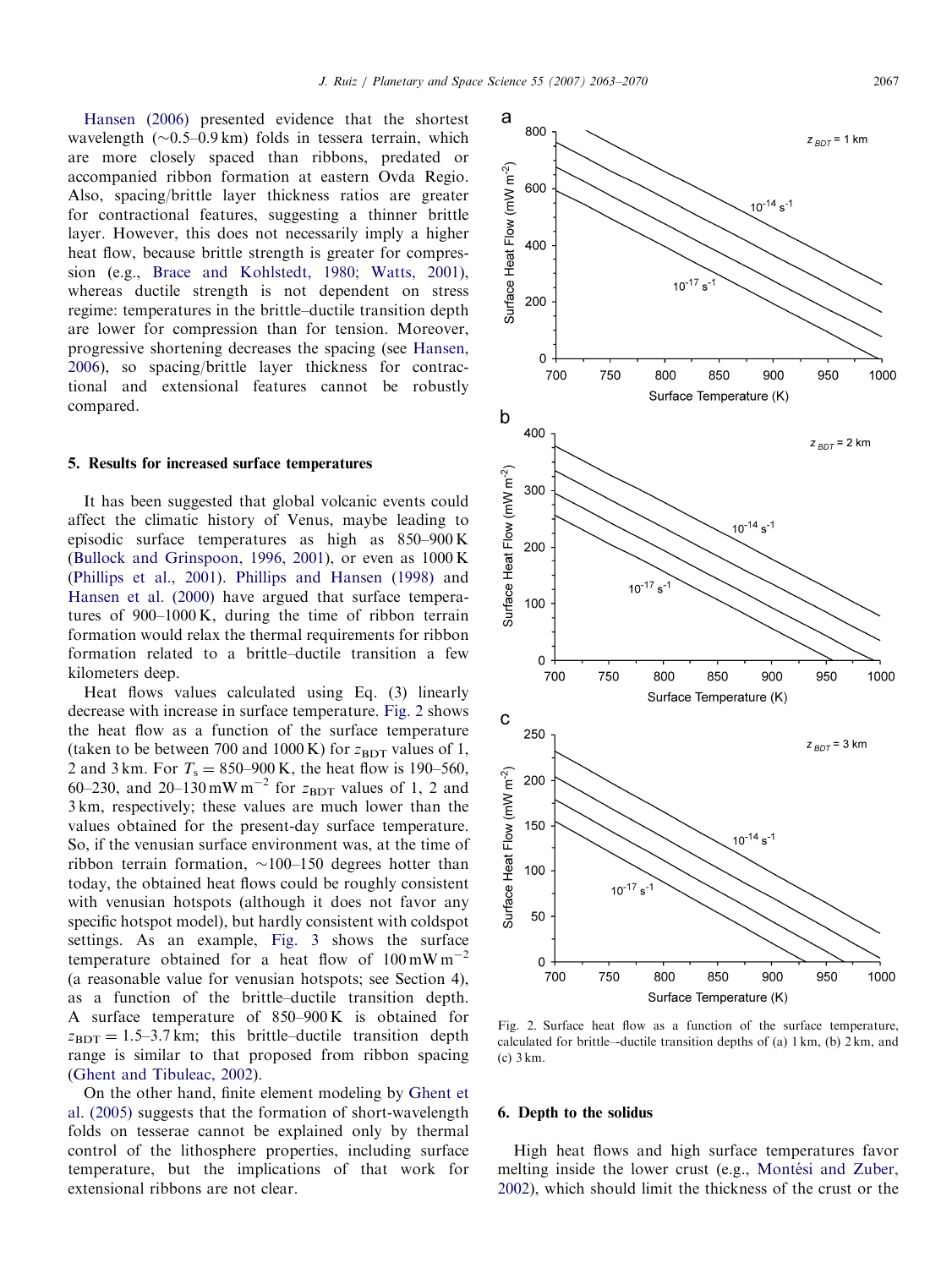<span id="page-5-0"></span>

Fig. 3. Surface temperature, as a function of the depth to the brittle–ductile transition, consistent with a surface heat flow of  $100 \text{ mW m}^{-2}$ . This value is roughly representative of heat flow highs in terrestrial continental areas.

thickness of the solid layer above a lava pond ([Hansen,](#page-7-0) [2006\)](#page-7-0). Montési and Zuber (2002) have calculated thermal gradients for which the solidus of alkali and dry MORB basalts, and dry gabbro, are reached at a depth of 30 km (the value usually cited for the mean crustal thickness of Venus; [Grimm and Hess, 1997\)](#page-7-0). For  $T_s = 740 \text{ K}$  that thermal gradient is  $\sim$ 28–33 K km<sup>-1</sup> (corresponding to a heat flow of  $\sim$ 56–66 mW m<sup>-2</sup> for a thermal conductivity of  $2 \text{ W m}^{-1} \text{ K}^{-1}$ , whereas for  $T_s = 850 - 900 \text{ K}$  it is ~20–27 K km<sup>-1</sup> (or equivalently,  $F$  ~40–54 mW m<sup>-2</sup>). The heat flows in [Figs. 1 and 2](#page-3-0) would therefore imply melting within the crust for an important part of the explored parameter space.

Here I calculate the solidus temperature of dry MORB basalt, assumed as an analog for the venusian crust, from

$$
T_{\text{solidus}}(\mathbf{K}) = 1330 + 0.075P(\mathbf{MPa}),\tag{4}
$$

relation based on the data in [Yasuda et al. \(1994\).](#page-7-0) To calculate solidus depth, crustal heat sources must be taken into account, because the solidus could be significantly deeper than the brittle–ductile transition related to ribbon formation. The consideration of crustal heat sources in heat flow calculations performed from temperature-indepth indicators (1) increases the obtained surface heat flow values, and (2) decreases the temperature in levels deeper than the depth to the indicator used [\(Ruiz et al.](#page-7-0) [2006a, b\)](#page-7-0). If heat sources homogeneously distributed are assumed, the temperature profile is given by

$$
T_z = T_s + \frac{Fz}{k} - \frac{Hz^2}{2k},
$$
\n(5)

where  $H$  is the volumetric heating rate. Radiogenic element measurements presented in [Surkov et al. \(1987\)](#page-7-0) for MORB basalt-like Venera 9 and 10, and Vega 1 and 2 sites, give mean abundances of 0.6 ppm for uranium, 2 ppm for thorium, and 0.4% for potassium. By using decay

constants and isotope partitioning as in [Turcotte and](#page-7-0) [Schubert \(2002\),](#page-7-0)  $H = 0.42 \mu W \text{ m}^{-3}$  for 750 Ma, or  $H = 0.43 \,\mathrm{\upmu W \, m}^{-3}$  for 900 Ma is obtained.

From Eq. (5), and taking  $z = z_{\text{BDT}}$ , it is obvious that surface heat flow values obtained from Eq. (3) must be increased in an amount equal to  $z_{\text{BDT}}H/2$  if crustal heat sources are considered. This amount is very modest for the values of  $H$  indicated above, and it can be calculated as  $\sim 0.21 z_{\text{BDT}}$  mW m<sup>-2</sup> if  $z_{\text{BDT}}$  is given in kilometers. On the other hand, it is also clear that the subcrustal heat flow (the heat flow from the mantle) is  $F-z_{\text{crust}}H$ , where  $z_{\text{crust}}$  is the depth to the crust base; this implies a mantle heat flow ~0.42 $\bar{z}_{\text{crust}}$  mW m<sup>-2</sup>, if  $z_{\text{crust}}$  is given in kilometers, lower than the surface heat flow. These effects can be important for relatively low values of surface heat flow.

Taking into account that surface heat flows increased, with respect to those calculated in previous sections, as indicated above, Eq. (5) can be used to calculate the basalt solidus. Fig. 4 shows the depth to the solidus of dry basalt for  $z_{BDT} = 2 \text{ km}$  (a representative value for the brittle– ductile transition depth when ribbon terrains formed), as a function of the surface temperature. For higher surface temperatures, the basalt solidus is deeper due to the lower heat flow obtained for a given brittle–ductile transition depth (see [Ruiz, 2003](#page-7-0)). For surface temperatures close to the present-day value of 740 K, the basalt solidus lies close to the surface. For surface temperatures of 850–900 K, the basalt solidus lies between 8 and 25 km, except for the slowest strain rates considered, for which it could be even as deep as 66 km. Complementarily, [Fig. 5](#page-6-0) shows the depth to the solidus of dry basalt for  $T_s = 875 \text{ K}$  in terms of the depth to the brittle–ductile transition: solidus depths  $\geq 30$  km are only obtained for  $z_{BDT} \geq 3$  km.

Thus, the conditions for a dry basalt solidus deeper than the average thickness of the crust are very difficult to achieve. These results would be more straightforward for a thickened crust beneath crustal plateaus. This could imply



Fig. 4. Depth to the solidus of the dry MORB basalt, assumed as an analog for the venusian crust, calculated for a brittle–ductile transition 2 km deep, and shown as a function of the surface temperature.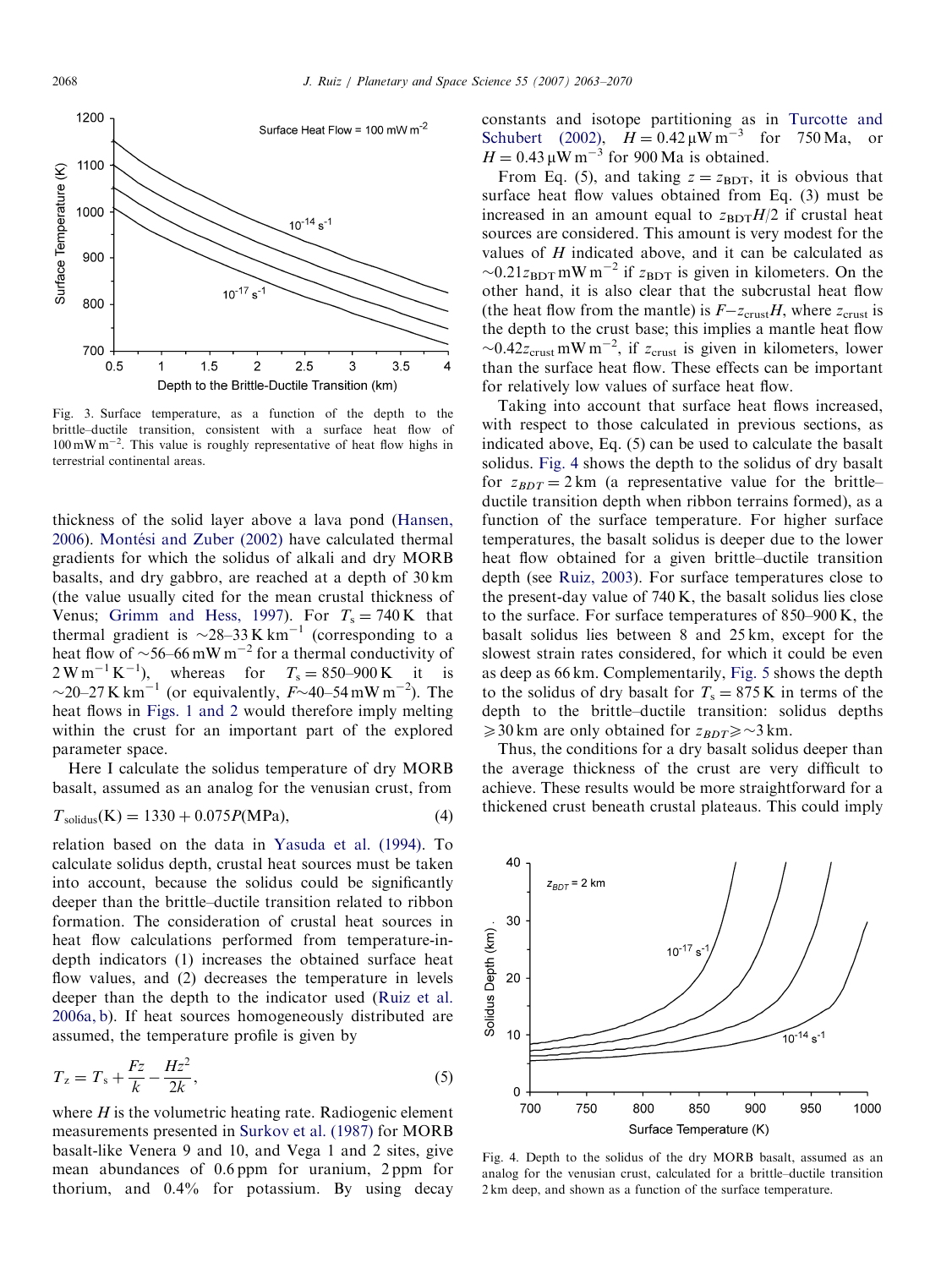<span id="page-6-0"></span>

Fig. 5. Depth to the solidus of the dry MORB basalt, calculated for  $T_s = 875$  K, as a function of the brittle–ductile transition depth.

that a substantial proportion of the venusian crust was emplaced subsequently to the formation of the ribbon terrains, which should not be a problem if ribbon terrains formed above upwelling plumes (e.g., [Phillips et al., 1991\)](#page-7-0). Alternatively, a magma reservoir inside the crust could have existed, maybe in the line suggested by [Hansen](#page-7-0) [\(2006\)](#page-7-0).

## 7. Conclusions

The presence of regularly and similarly spaced ribbons on tessera terrains implies a thermal control for the base of the upper strong layer, which should correspond to the brittle–ductile transition depth. Heat flows calculated for ribbon terrains (at the time of ribbon formation) using the present-day surface temperature of 740 K are very high, ranging from similar to clearly higher than the values typically found close to mid-ocean ridges. Increasing surface temperatures as predicted by some models of climate forcing due to massive volcanic activity reduces the surface heat flow to reasonable values for venusian hotspots, except for the lowermost part of the range used for the brittle–ductile transition depth, or the fastest strain rates taken as potentially representative. Otherwise, the results presented here are hardly consistent with a coldspot setting for ribbon terrain formation (and hence for crustal plateaus evolution): a coldspot hypothesis for ribbon terrains formation requires a heat flow lower than the global average. Indeed, heat flows lower than the mean values obtained by scaling of terrestrial radiogenic power or surface heat flow are only obtained for the uppermost part of the range considered for both surface temperature and brittle–ductile transition depth, and slow strain rates. Finally, the estimated depth to the crustal solidus strongly suggests that at tessera regions, when ribbons terrains were formed, either the crust was thinner than today or a magma reservoir existed inside the crust.

# Acknowledgments

I thank Iván López, Miguel Angel López-Valverde, Duncan Young and an anonymous referee for their helpful comments, suggestions and reviews. This work was supported by an I3P contract with the Spanish Consejo Superior de Investigaciones Científicas (CSIC) co-financed by the Fondo Social Europeo.

## References

- Anderson, F.S., Smrekar, S.E., 2006. Global mapping of crustal and lithospheric thickness on Venus. J. Geophys. Res. 111, E08006.
- Barsukov, V.L., Basilevski, A.T., Burba, G.A., Bobina, N.N., Kryuchkov, V.P., 1986. The geology and geomorphology of the Venus surface as revealed by the radar images obtained by Veneras 15 and 16. J. Geophys. Res. 91, 378–398.
- Basilevski, A.T., Head, J.W., 1995. Global stratigraphy of Venus: analysis of a random sample of thirty-six areas. Earth Moon Planets 66, 285–336.
- Basilevski, A.T., Pronin, A.A., Ronca, L.B., Kryuchkov, V.P., Sukhanov, A.L., Markov, M.S., 1986. Styles of tectonic deformation on Venus: analysis of Venera 15 and Venera 16 data. J. Geophys. Res. 91, 399–411.
- Beardsmore, G.R., Cull, J.P., 2001. Crustal Heat Flow: A Guide to Measurement and Modelling. Cambridge University Press, Cambridge, 324pp.
- Bindschadler, D.L., Parmentier, E.M., 1990. Mantle flow tectonics: the influence of a ductile lower crust and implications for the formation of topographic uplands on Venus. J. Geophys. Res. 95, 21,329–21,344.
- Bindschadler, D.L., Schubert, G., Kaula, W.M., 1992. Coldspot and hotspots: global tectonics and mantle dynamic of Venus. J. Geophys. Res. 97, 13,495–13,532.
- Bonner, J.L., Blackwell, D.D., Herrin, E.T., 2003. Thermal constraints on earthquake depths in California. Bull. Seismol. Soc. Am. 93, 2333–2354.
- Brace, W.F., Kohlstedt, D.L., 1980. Limits on lithospheric strength stress imposed by laboratory experiments. J. Geophys. Res. 85, 6348–6352.
- Brown, C.D., Grimm, R.E., 1997. Tessera deformation and the contemporaneous thermal state of the plateau highlands, Venus. Earth Planet. Sci. Lett. 147, 1–10.
- Brown, C.D., Grimm, R.E., 1999. Recent tectonic and lithospheric thermal evolution of Venus. Icarus 139, 40–48.
- Bullock, M.A., Grinspoon, D.H., 1996. The stability of climate on Venus. J. Geophys. Res. 101, 7521–7529.
- Bullock, M.A., Grinspoon, D.H., 2001. The recent evolution of climate on Venus. Icarus 150, 19–37.
- Cermak, V., 1993. Lithospheric thermal regimes in Europe. Phys. Earth Planet. Inter. 79, 179–193.
- Corti, G., 2005. Dynamics of periodic instabilities during stretching of the continental lithosphere: view from centrifuge models and comparison with natural examples. Tectonics 24, TC2008.
- Fletcher, R.C., Hallet, B., 1983. Unstable extension of the lithosphere: a mechanical model for basin-and-range structure. J. Geophys. Res. 88, 7457–7466.
- Ghent, R.R., Hansen, V., 1999. Structural and kinematic analysis of eastern Ovda Regio, Venus: implications for crustal plateau formation. Icarus 139, 116–136.
- Ghent, R.R., Tibuleac, I.M., 2002. Ribbon spacing in Venusian tessera: implications for layer thickness and thermal state. Geophys. Res. Lett. 29, 2000.
- Ghent, R.R., Phillips, R.J., Hansen, V.L., Nunes, D.C., 2005. Finite element modeling of short-wavelength folding on Venus: implications for the plume hypothesis for crustal plateau formation. J. Geophys. Res. 110, E11006.